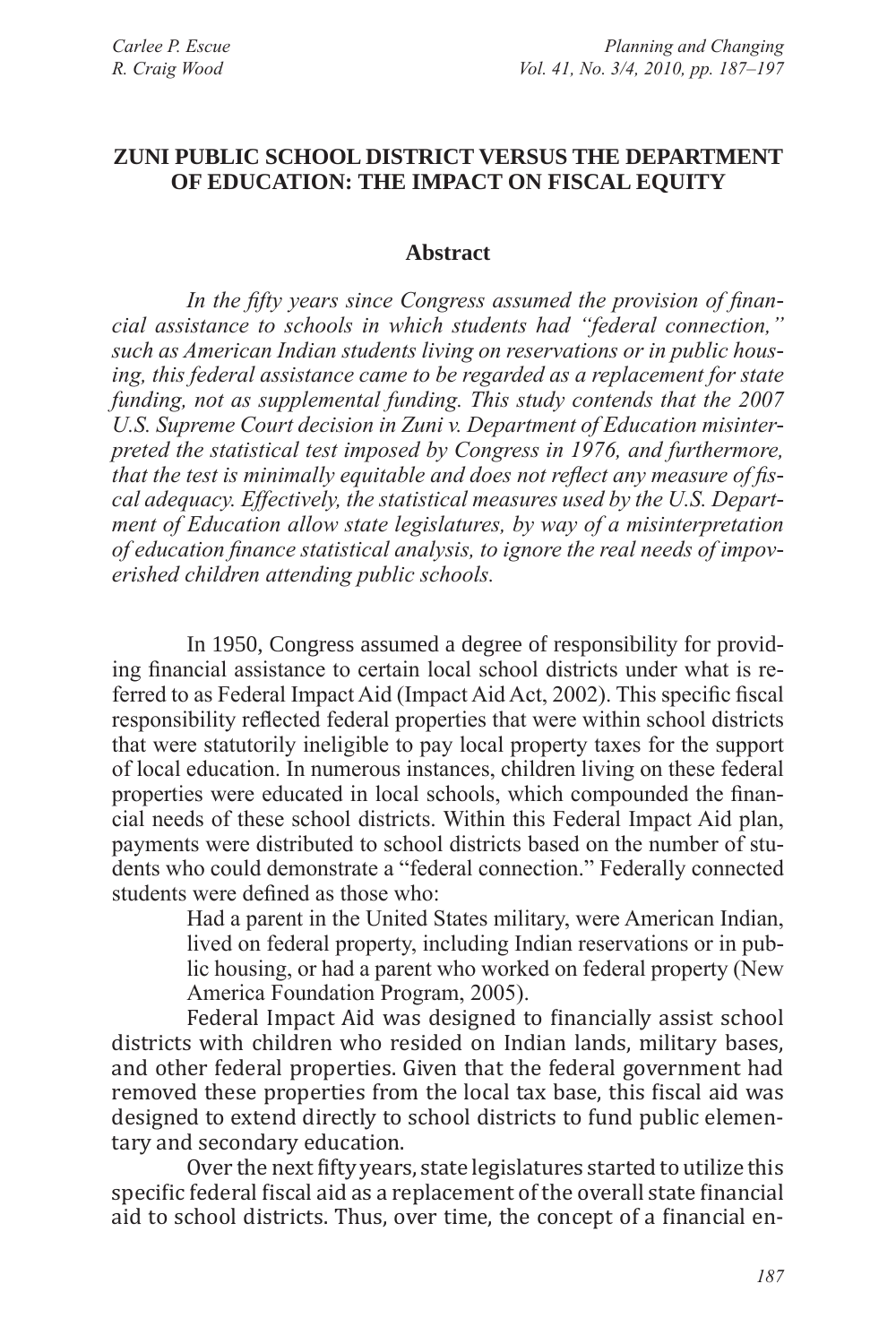hancement was diminished. That is to say, Federal Impact Aid was no longer being used as supplemental funding; it was being utilized as replacement funding for state aid. In some instances, state legislatures incorporated federal impact aid as state revenue in the funding formula for school districts prior to the final allocation. These legislative actions essentially nullified the intent of the federal program as it converted impact aid into general aid to the state system of public education rather than aid to particular school districts serving American Indian students on federal Indian reservations. Over the years, Congress noted that state legislatures were using this specific fiscal aid as part of the overall public elementary and secondary education funding. As a result, Congress revised the Federal Impact Aid program, prohibiting its use as general state revenue except with provisions.

In 1976 Congress changed the statute by instituting an equalization formula with the Office of the Secretary of Education specifically regarding a state's eligibility to receive Impact Aid. The provisions allowed state legislatures to apply for Federal Impact Aid if state legislatures were judged to have an equalized funding formula for public elementary and secondary education. However, the U.S. Department of Education did allow state legislatures to take into consideration Federal Impact Aid if the state education finance distribution formula could meet one of the three prescribed standards, i.e., the disparity test<sup>1;</sup> the wealth neutrality test<sup>2;</sup> and the exceptional circumstances test<sup>3</sup> (Impact Aid Act, 2002).

At that time there were two formulas utilized to determine if equalization of funding had been met. Equalization was determined using the disparity test, which consisted of the Federal Range Ratio or applying the Secretary's formula, which was an adjusted version of the Federal Range Ratio. The Federal Range Ratio consists of using a restricted range and dividing by the lower extreme to create a ratio. The Federal Range Ratio uses the range of school districts' expenditures, ranks them according to expenditure per student, drops the 5th and 95th percentiles and then calculated the difference and divides by the 5th percentile. If the difference was no more than 25%, the funding was considered equalized. The second test allowed the same guidelines, but prior to ranking the school districts' expenditures, the expenditures were spread among the population of students in that district and then ranked. Then the 95th and 5th percentiles were dropped.

# **U.S. Department of Education Commissioned Study**

In 1992, the U.S. Department of Education commissioned a study to collect research and make specific recommendations. Researchers were charged with suggesting policy to better guide Congress in making a more equitable disparity test for distributing Fed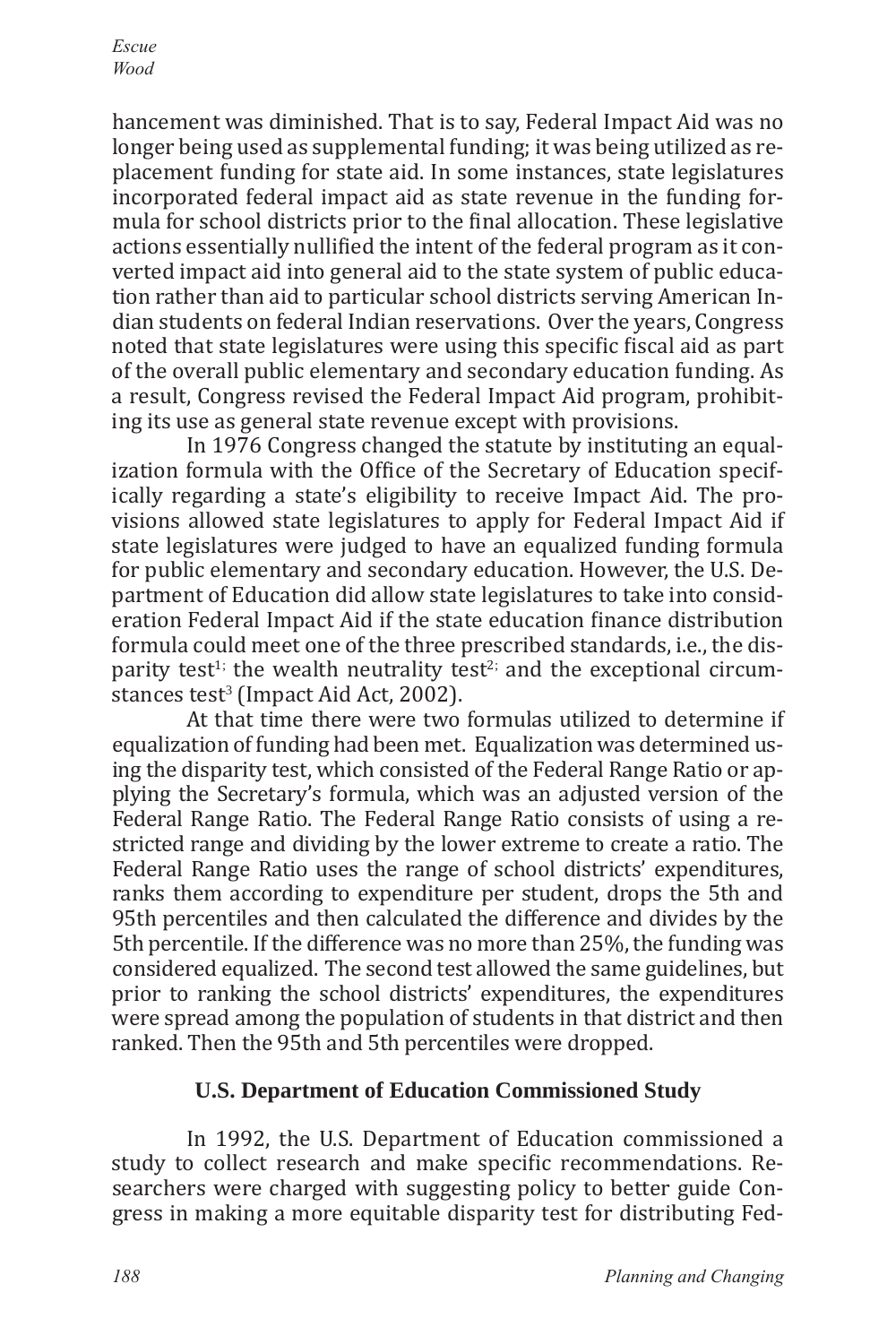eral Impact Aid. The researchers discussed a multi-method disparity test that included more complex computations than the existing Federal Range Ratio. Additionally, the majority of the researchers endorsed the use of a disparity analysis based on vertical equity<sup>4</sup>. Vertical equity would require a weighting system, but not a system similar to the weighting used by the Secretary of Education (Salmon, 1992).

In 1994, Congress incorporated the Impact Aid concept into the reauthorization of the Elementary and Secondary Education Act (20 U.S.C. § 7701). Congress removed authority from the Secretary and established a legislative formula with most components of the previous Impact Aid unchanged. The Federal Range Ratio was the formula adopted by Congress to establish the disparity test and the previous formula, designed by the Secretary of Education, which included a calculation based on student population, was relocated to an appendix. The Office of the Secretary of Education continued to use the appendixed text to calculate the disparity test (*Zuni v. Department of Education,* 2007a). Additionally, Congress did not supplement the disparity test with any recommendations given by the education finance researchers that the U.S. Department of Education commissioned.

# **Zuni v. Department of Education**

The Zuni Public School District and the Gallup-McKinley County Public School District (collectively referred to as Zuni) appealed the procedure to the Department of Education's Administrative Law Judge and were rejected. The Secretary of Education rejected the complaint as well. Zuni appealed to the Court of Appeals for the Tenth Circuit, (*Zuni & Gallup-McKinley v. Department of Education,* 2004) which ruled two to one on behalf of the Department of Education. The full Court of Appeals vacated the panel's decision and heard the matter *en banc.* The *en banc* hearing affirmed the prior decisions as a result of a six to six vote (*Zuni & Gallup-McKinley v. Department of Education,* 2006). Zuni sought *certiorari* and the Supreme Court agreed to hear the issue.

The United States Supreme Court issued its opinion on April 17, 2007, in the matter of *Zuni Public School District No. 89, et al. v. Department of Education* (*Zuni v. Department of Education,* 2007b). *Zuni's* five to four judgment manifested a deep philosophical division between the members of the Court. In this case, it specifically involved the construction of the Federal Impact Aid Act and the intent of Congress (20 U.S.C. § 7701). Additionally, this paper contends that the Court misinterpreted the statistical test by virtue of the philosophical construct the five-member majority of the Court imposed upon itself. Further, the authors argue that the test actually imposed via the statute is minimally equitable and does not reflect any measure of fiscal adequacy, nor does the statute reflect contemporary public policy standards addressed in education finance in cur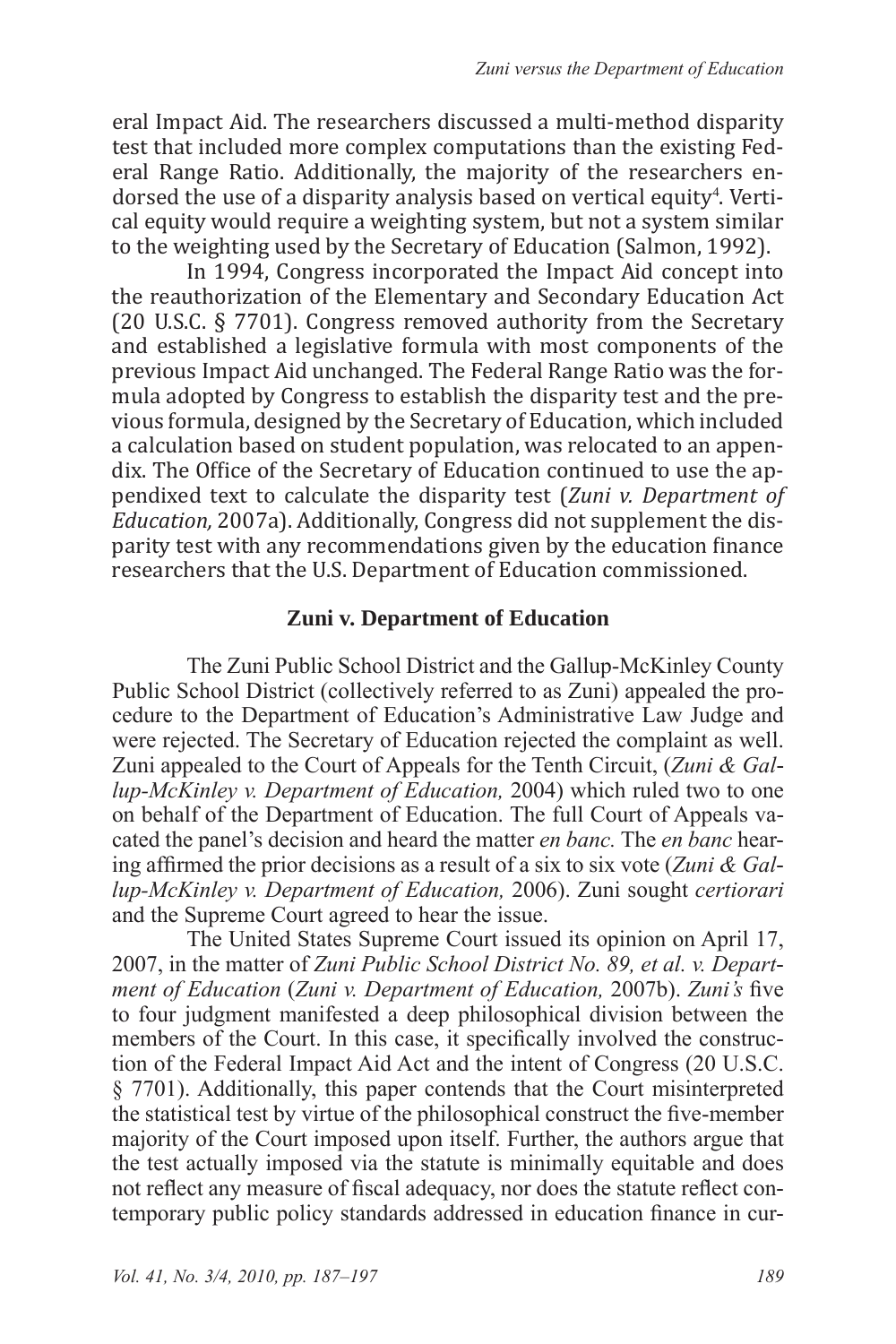*Escue Wood*

rent litigation throughout the nation. The researchers further argue that the Court's interpretation disadvantaged numerous children living in poverty specifically in the state of New Mexico and potentially other impoverished children living in other states.

The issue before the Supreme Court was the validity of the statutory interpretation of the Federal Impact Aid Act by the U.S. Secretary of Education. The Secretary of the U.S. Department of Education utilized a procedure to assess state funding distribution formulas for financing public education. If a state legislature's funding distribution formula were "equitable" per the Secretary's calculations, the state legislature would then be able to reduce its fiscal aid to school districts. Specifically, Federal Impact Aid provides financial assistance to local school districts that are adversely affected by some form of a federal presence (20 U.S.C. § 7701). That is, it is assumed the presence of certain federal properties has a negative effect regarding the assessed valuation of school districts, i.e., the presence of a reservation would be tax exempt from local property tax levys while also generating school children who would live on the reservation and be educated, in many instances, within the local school districts.

Petitioners specifically noted, "[t]he Zuni Public School District is located entirely within the Pueblo of Zuni Reservation. It has virtually no tax base. Over 65% of the Gallup-McKinley County Public School District No. 1 consists of Navajo Reservation lands which are also not taxable by State School Districts" (*Zuni v. Department of Education,* 2007a, 2).

The statute prevents a state legislature from using federal revenues to reduce state aid to the affected local school districts. However, the statute contains a significant exception to the concept. Under certain circumstances, a state legislature is permitted to compensate for federal impact aid if the "Secretary [of Education] determine[s] and certifies…that the State has in effect a program of State aid that equalizes expenditures for free public education among local [school districts] in the State" (20 U.S.C. § 7709). The critical point of this federal statute as it applies to American Indian children living on reservations is that if a state legislature's education finance distribution formula were certified to be "equalized," then the state legislature may reduce its total state fiscal aid to those school districts that were eligible to receive Federal Impact Aid moneys.

The intent of the Federal Impact Aid statute was unambiguous; the statistical procedures utilized to reach the goal of the statute were in controversy. The Zuni School District argued that the actual procedures utilized by the U.S. Department of Education were not found within the statute and were, in fact, an unlawful delegation of Congressional intent. The statute clearly instructed the Secretary to evaluate the equity of a state legislature's education finance distribution formula. However, the Secretary's mathematical methodology underlying this evaluation was not in accordance with the statute's plain language. The issue thus became one of the Department of Education's implementation based upon the presumed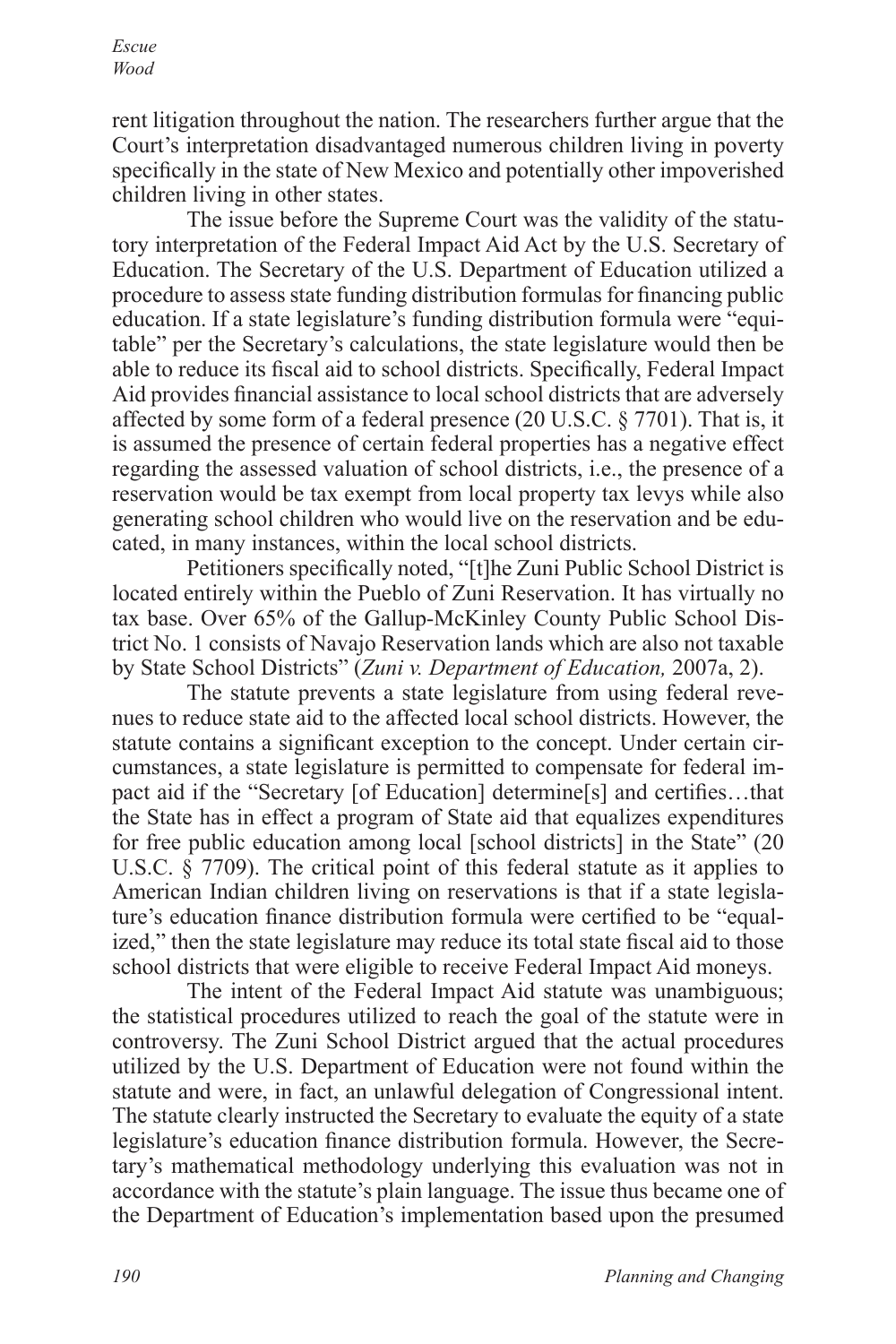Congressional intent. The intended methodology was prominently placed within the statute:

[i]n the second fiscal year preceding the fiscal year for which the determination is made, the amount of per-pupil expenditures made by [the local school district] with the highest such per-pupil expenditures…did not exceed the amount of such per-pupil expenditure made by [local school district] with the lowest such expenditures...by more than 25 percent  $(20 \text{ U.S.C.} \S 7709(b)(2)(A))$ .

The statute had a second provision that is referred to as the "disregard" provision. The disregard provision stated: "when 'making' this 'determination,'" the "Secretary shall…disregard [school districts] with per pupil expenditures…above the 95th percentile or below the 5th percentile of such expenditures" (20 U.S.C.  $\frac{20 \text{ V.S. C}}{100 \text{ V}}$  (b)(2)(B)(i)). Additionally, the statute states that the Secretary of Education shall:

[t]ake into account the extent to which a program of State aid reflects the additional cost of providing free public education in particular types of local educational agencies, such as those that are geographically isolated, or to particular types of students, such as children with disabilities.  $(20 \text{ U.S.C.} \S 7709 \text{ (b)}(2)(B)(ii))$ .

With this statutory language before the Court, the question was one of whether the Secretary's interpretation of the statute was correct. The majority opinion succinctly summarized the Secretary's procedure in the following regulatory subsumption:

When determining whether a state aid program 'equalizes expenditures' (thereby permitting the State to reduce its own local funding on account of federal impact aid), the Secretary will first create a list of school districts ranked in order of per-pupil expenditure. The Secretary will then identify the relevant percentile cutoff point on that list on the basis of a specific (95th or 5th) percentile of *student population*—essentially identifying those districts whose students account for the 5 percent of the State's total student population that lies at both the high and low ends of the spending distribution. Finally, the Secretary will compare the highest spending and lowest spending school districts of those that remain to see whether they satisfy the statute's requirement that the disparity between them not exceed 25 percent (*Zuni v. Department of Education,* 2007b, 1539).

In this instance, the United States Department of Education examined the eighty-nine school districts in New Mexico for the applicable fiscal year. After ranking the school districts, seventeen school districts were above the 95th percentile because these seventeen school districts cumulatively contained less than 5% of the student population; six school districts were excluded below the 5th percentile of the list for the same reason. The remaining school districts constituted approximately 90% of the student population of the state.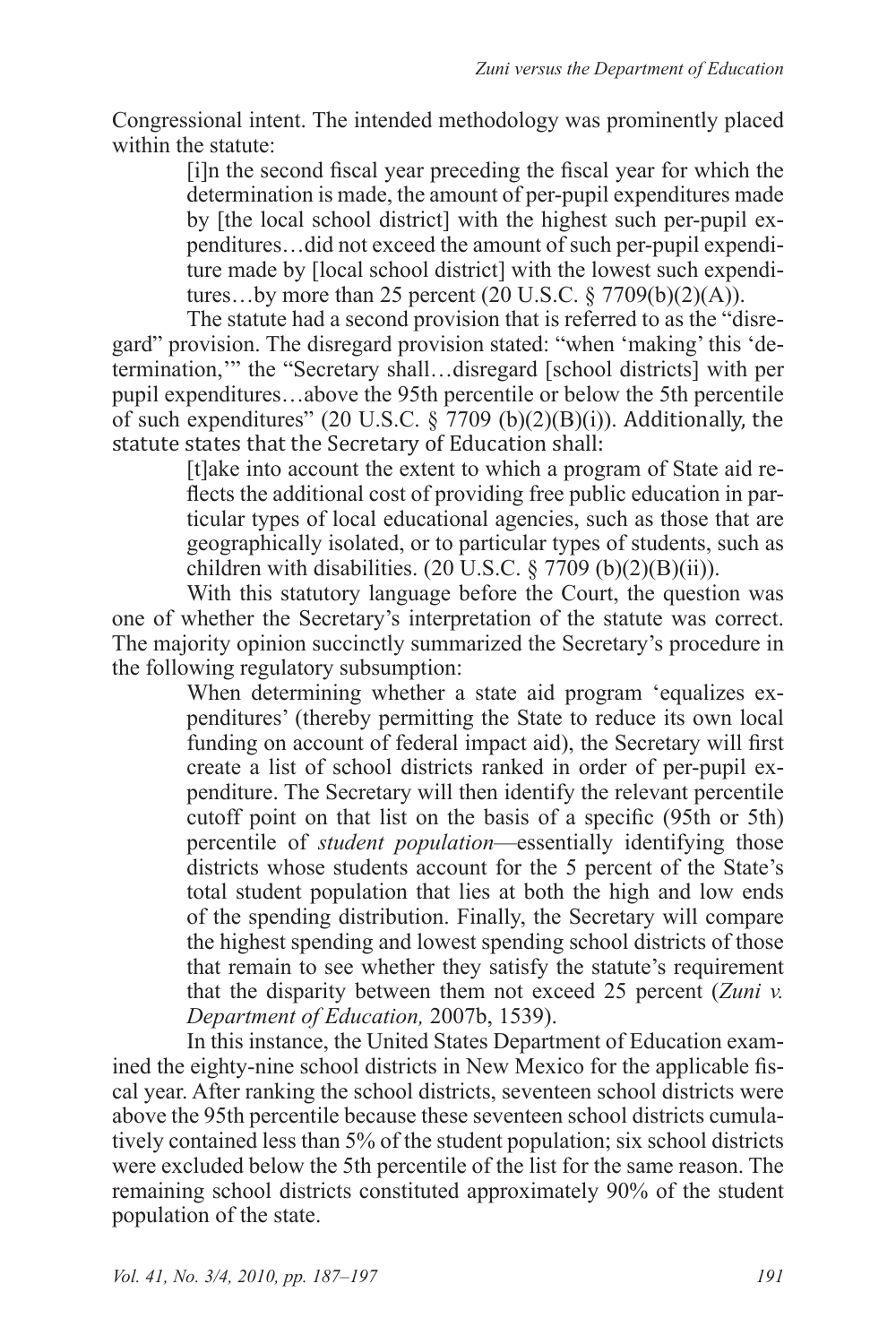Of those, the highest ranked district spent \$3,259 per student; the lowest ranked district spent \$2,848 per student. The difference,  $$411$ , was less than  $25$  percent of the lowest per-pupil figure, namely \$2,848. Hence, the officials found that New Mexico's local aid program qualifies as a program that 'equalizes expenditures.' New Mexico was therefore free to offset federal impact aid to individual districts by reducing state aid to those districts (*Zuni v. Department of Education,* 2007b, 1540).

Plaintiffs, the Zuni Public School District and the Gallup-McKinley County Public School District, agreed that the calculations were correct in terms of the Department of Education self-created regulations; but were inconsistent with the authorizing statute (*Zuni v. Department of Education,* 2007b). The plaintiffs argued that the statute was silent regarding the factor of student populations within the calculation. The plaintiffs further contended that the authorizing statute instructed the Department of Education to calculate the "95th and 5th percentile cutoffs solely on the basis of the number of school districts (ranked by per pupil expenditures) without any consideration of the number of pupils in those districts" (*Zuni v. Department of Education,* 2007b, 1540). The majority opinion summarized the *Zuni* argument as:

If calculated as Zuni urges, only 10 districts (accounting for less than 2 percent of all students) would have been identified as the outliers that the statute instructs the Secretary to disregard. The difference, as a result, between the highest and lowest per-pupil expenditures of the remaining districts (26.9 percent) would exceed 25 percent. Consequently, the statute would forbid New Mexico to take account of federal impact aid as it decides how to equalize school funding across the State (*Zuni v. Department of Education,* 2007b, 1540).

The Court had to interpret the powers that the Secretary could assume under the statute. Plaintiffs argued that the language literally forbade the use of a weighted student methodology in that it was not mentioned within the statute. The majority opinion noted that if the language were clear and unambiguously expressed it would be rather apparent as to the meaning and intent of the legislation. The essential point is one of determining the basis of the 95th and the 5th percentile.

> The question then is whether the phrase "above the 95th percentile…of [per pupil] expenditures" permits the Secretary to calculate percentiles by (1) ranking local districts, (2) noting the student population of each district, and (3) determining the cutoff point on the basis of districts containing 95 percent (or 5 percent) of the State's students (*Zuni v. Department of Education,* 2007b, 1543).

The majority opinion further noted that the statute in question did not limit the Secretary from utilizing a concept of best interest: in this case, a calculation involving student population. In fact, it did not prevent the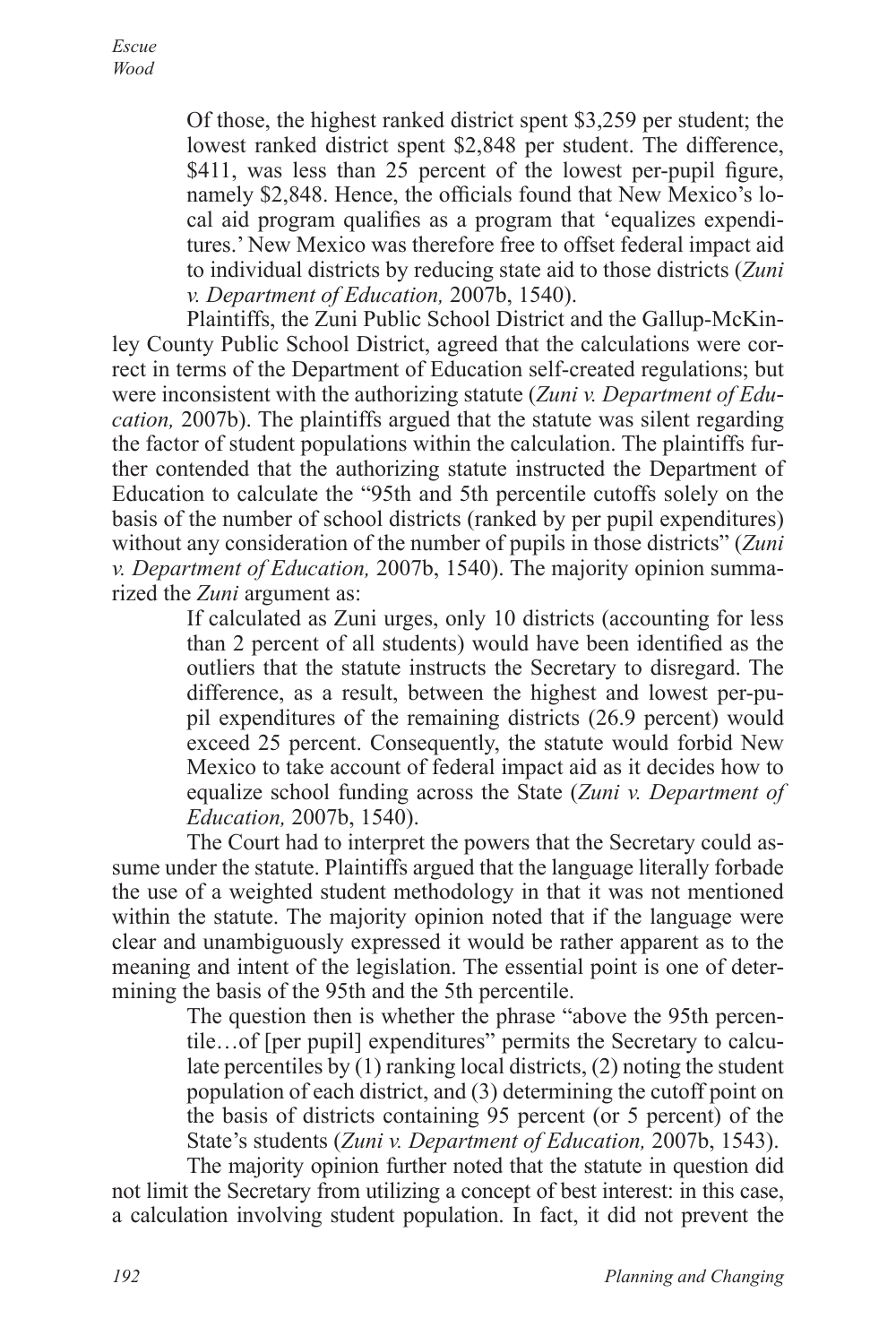secretary from utilizing a number of different methodologies. "Nor does it rule out the present formula, which distributes districts in accordance with per-pupil expenditures, while essentially weighting each district to reflect the number of pupils it contains" (*Zuni v. Department of Education,* 2007b, 1543). The Court noted that in order to conduct the relevant percentile cutoffs, the "Secretary must construct a distribution of values" (*Zuni v. Department of Education,* 2007b, 1544). The majority opinion reasoned that

the statute's instruction to identify the 95th and the 5th 'percentile of such expenditures' makes clear that the relevant *characteristic*  for ranking purposes is per-pupil expenditure during a particular year. But the statute does not specify precisely what population is to be 'distributed' (i.e., ranked according to the population's corresponding values for the relevant characteristic). Nor does it set forth various details as to how precisely the distribution is to be constructed (as long as it is ranked according to the specified characteristic) [Emphasis in original] (*Zuni v. Department of Education,* 2007b, 1544).

As Justice Scalia noted in his dissenting opinion, "…we are informed how the statute's plain text does not unambiguously preclude the interpretation the Court thinks best" (*Zuni v. Department of Education,*  2007b, 1551). Justice Scalia further observed that the Court is constantly called upon to interpret technical concepts from the Internal Revenue Code and a host of other agencies. In an insight that offers an overview of the varying judicial philosophies of the members of the Court, Justice Scalia noted that the Court "confronts technical language all the time, but we never see fit to pronounce upon what we think Congress meant a statute to say, and what we think sound policy would counsel it to say, before considering what it does say" (*Zuni v. Department of Education,* 2007b, 1552). Justice Scalia clearly noted that per pupil expenditures were only reached by examining expenditures within school districts. If students were arrayed based on expenditures, they are, in fact, arrayed based on expenditures per school district. The state of New Mexico stated that for the period in question there were 317,777 students and thus 317,777 per pupil expenditures in the state (*Zuni v. Department of Education,* 2007b, 1553).

The authors of this paper note that while it is true that each of these students reflect a per pupil expenditure, from an education finance data examination it is not measured in this manner, and given the availability of state and local data, cannot be measured in this manner. Even if such data were available, e.g., on a school-by-school basis, the placement of the per pupil expenditures must be within a school district and once again, is reflective of a composite basis, albeit on a smaller scale that then must be averaged in some manner on a school district basis. Per pupil expenditures are an average figure reflecting the composite of which are individual students. Notwithstanding these issues, the only unit mentioned in the statute is that of the local educational agency (LEA).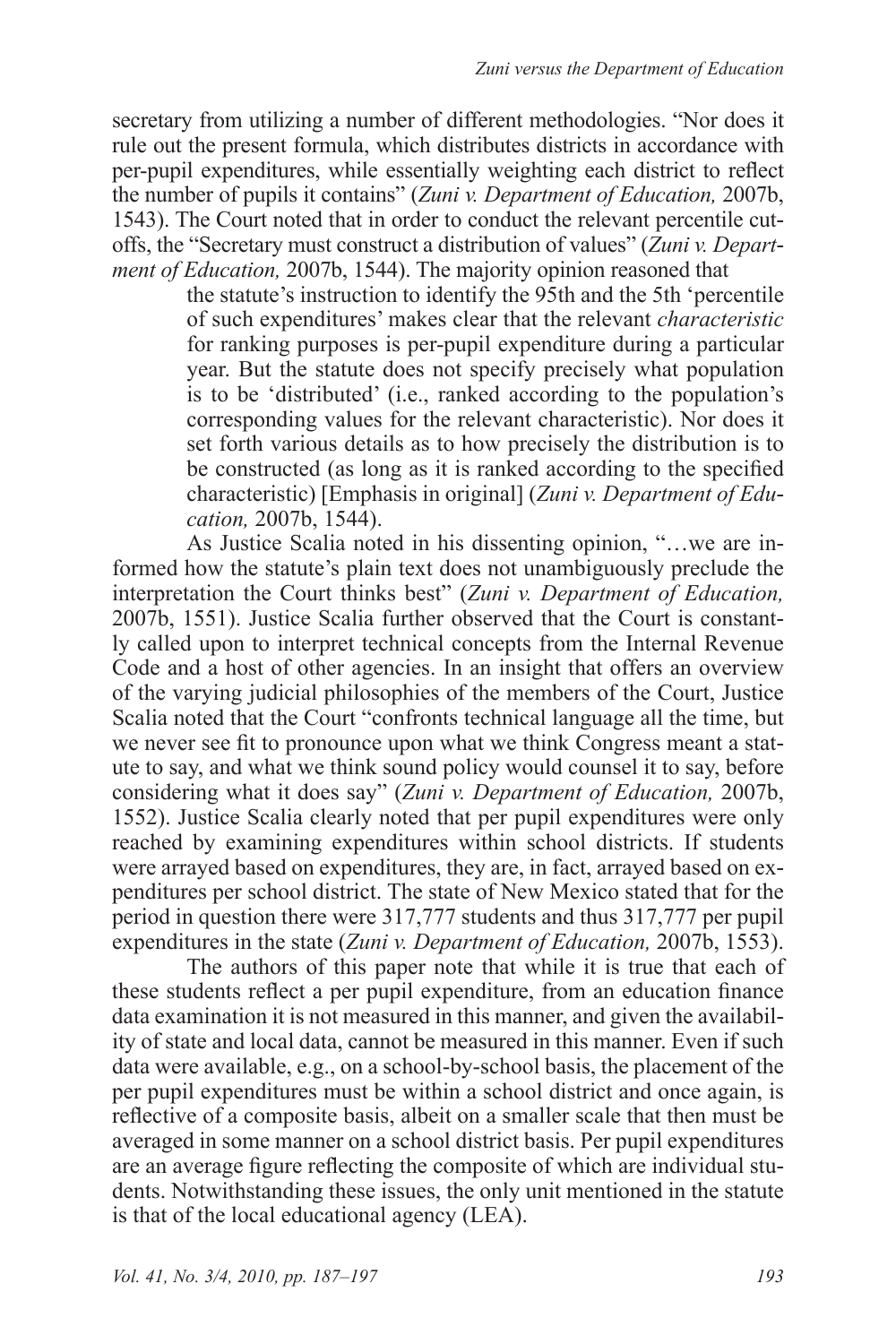*Escue Wood*

If the Court were to interpret best interest beyond the statute, then additional consideration should have been addressed regarding the other characteristic of education funding, i.e., the concept of adequacy, particularly in regard to American Indian children (Wood, 2005).

In 1992 Salmon observed the lack of adequacy in the Federal Impact Aid concept:

> Another troublesome aspect of the current alternatives available for those states seeking to take into consideration Federal Impact Aid payments through Section  $5(d)(2)$  is the total absence of any standard that addresses adequacy of educational services provided pupils. Currently, states may qualify…without regard to the quality and adequacy of the educational services provided by their local school districts (Salmon, 1992, p. 22).

Additionally, Zuni encompasses the historical relationship between American Indians and the Federal government. Salmon specifically noted this concern as early as 1992, when he observed that

> [w]hile it can be argued by qualified states pursuant to Section 5(d)(2) that Federal Impact Aid recipients who are state residents should not be afforded greater Federal protection than other pupils, Native Americans have a unique and historical legal relationship with the Federal government. Certainly, an interesting legal question could be framed to answer whether the historical legal relationship that exists between Native Americans and the Federal government heightens their protection regarding the allocation of Federal Impact Aid (Salmon, 1992, p. 22–23).

The Court did not address the additional factor of American Indian land other than its lack of a tax base. There was no mention of adequacy regarding the student populations of these two school districts, nor of the large enrollments of American Indian children in relationship to the lack of a tax base.

### **The Federal Range Ratio as a Fiscal Measure**

The Secretary's formula excluded more than approximately a quarter of New Mexico's LEAs from the calculations. "The Secretary's formula as applied to New Mexico for fiscal year 2000 (July 1, 1999–June 30, 2000) eliminated 23 of the State's 89 LEAs (26%) before applying the 25% disparity standard. The statutory formula eliminates 10 of the LEAs (11%)" (*Zuni v. Department of Education,* 2007a).

The intent to disregard the 5th and 95th percentile removes outliers from influencing these data. This is a common statistical practice in education finance, but its intention is to allow the calculations to describe the truest nature of the state without the pull of exceptionally high and low expenditures. The restricted range is defined as the difference between the observations at the 95th and 5th percentiles of the distribution. Removing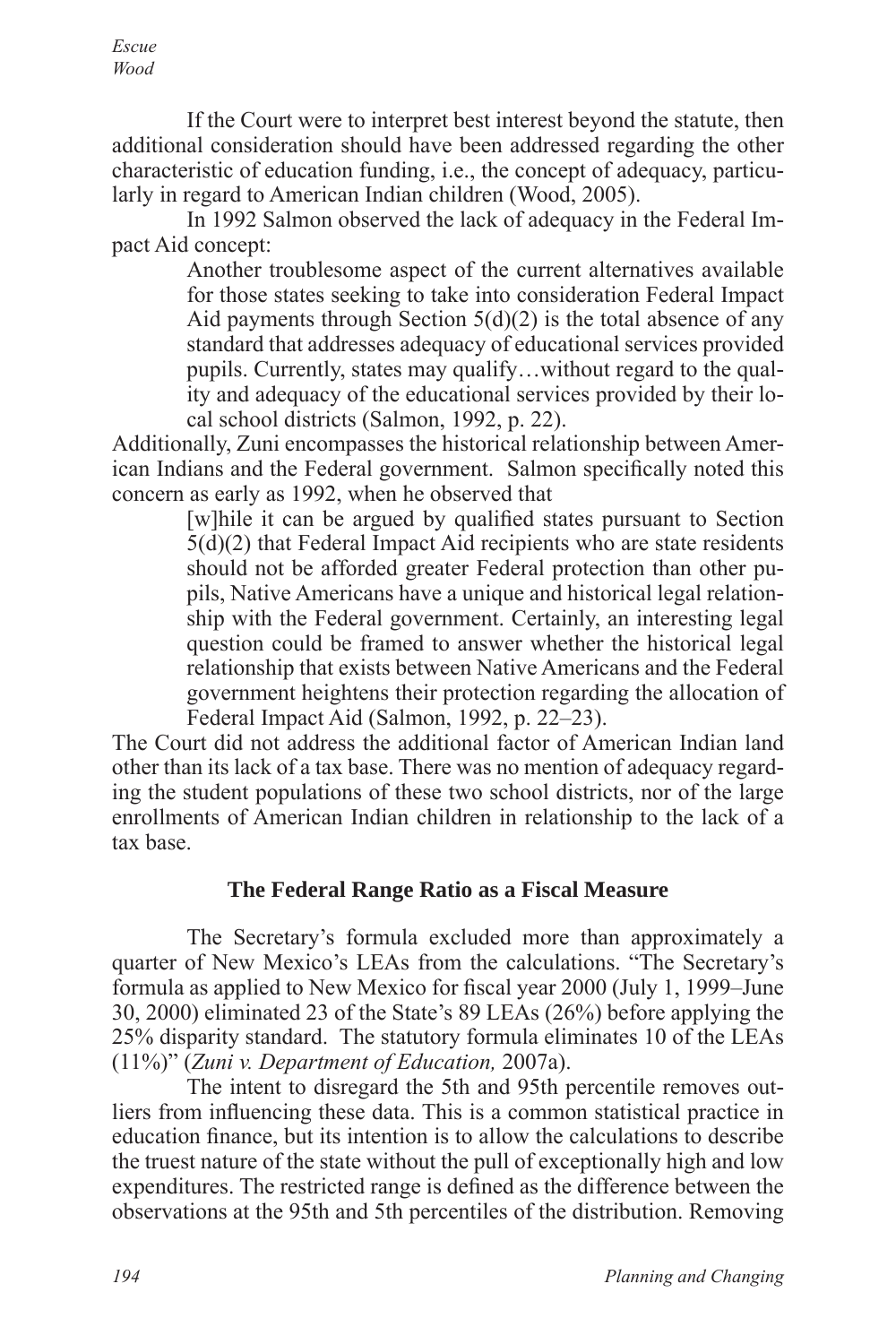around a quarter of these data from the calculations is no longer in harmony with the concept behind the 95th and 5th percentile usage.

# **Conclusions and Observations**

The *Zuni* decision is problematic. The statute states that under the previously discussed disregard clause, "…the secretary is to 'disregard school districts' with per-pupil expenditures…above the 95th percentile or below the 5th percentile of such expenditures...in the state" (20 U.S.C. § 7709). The reading of the statute reveals that the standard is measured by analyzing an array of districts and not pupils. If Congress had intended to have a weighted distribution by population it would have stated so. This is not to say that the Secretary's calculations were not well intentioned. Essentially, the Secretary of Education created an artificial weighted system as the measure of equity. Thus, the Secretary's calculation was a statistical array based on the number of students within the school districts of the state and not on school districts at the specified percentiles of expenditures. The fact that this is the methodology utilized by a number of Secretaries over the years does not make this procedure in alignment with the statute. One can easily argue that any weighted system will statistically be more sophisticated than a non-weighted system and thus more equitable.

However, the Secretary had no means to determine the exact expenditure per student. There is an assumption that all students in a district are the same expenditure. This is not true and not possible for the Secretary to determine within this current school finance context. Creating an artificial assumption can create conflict between the true and assumed student expenditures. This is why the formula uses average school district expenditures. The school district expenditures are a recorded data source. There is no assumption regarding the moneys given to each school district as well as the number of students enrolled in the school district.

The majority opinion of the Court spent considerable time discussing the population to be studied and concluded that students were the population as opposed to the school districts. While seemingly reasonable, basic education finance concepts are not accounted for in the majority opinion. When the selected percentiles are made based on student expenditures, it is, in fact, the average expenditure of all students within the selected school district. Districts are composed of student populations with funding needs that vary by student. The mean expenditure for the district is pulled by the extremes. Since there is a basic funding allocation per student the mean for the district is pulled up by students requiring special services (i.e., special need services). These data are skewed, as there is a floor (basic student allocation) to the state funding distribution; however, the ceiling is very high due to special services allocation. The Secretary's formula influences the disparity calculation by assuming all students have the same influence on the mean of the district. Thus the Secretary's use of the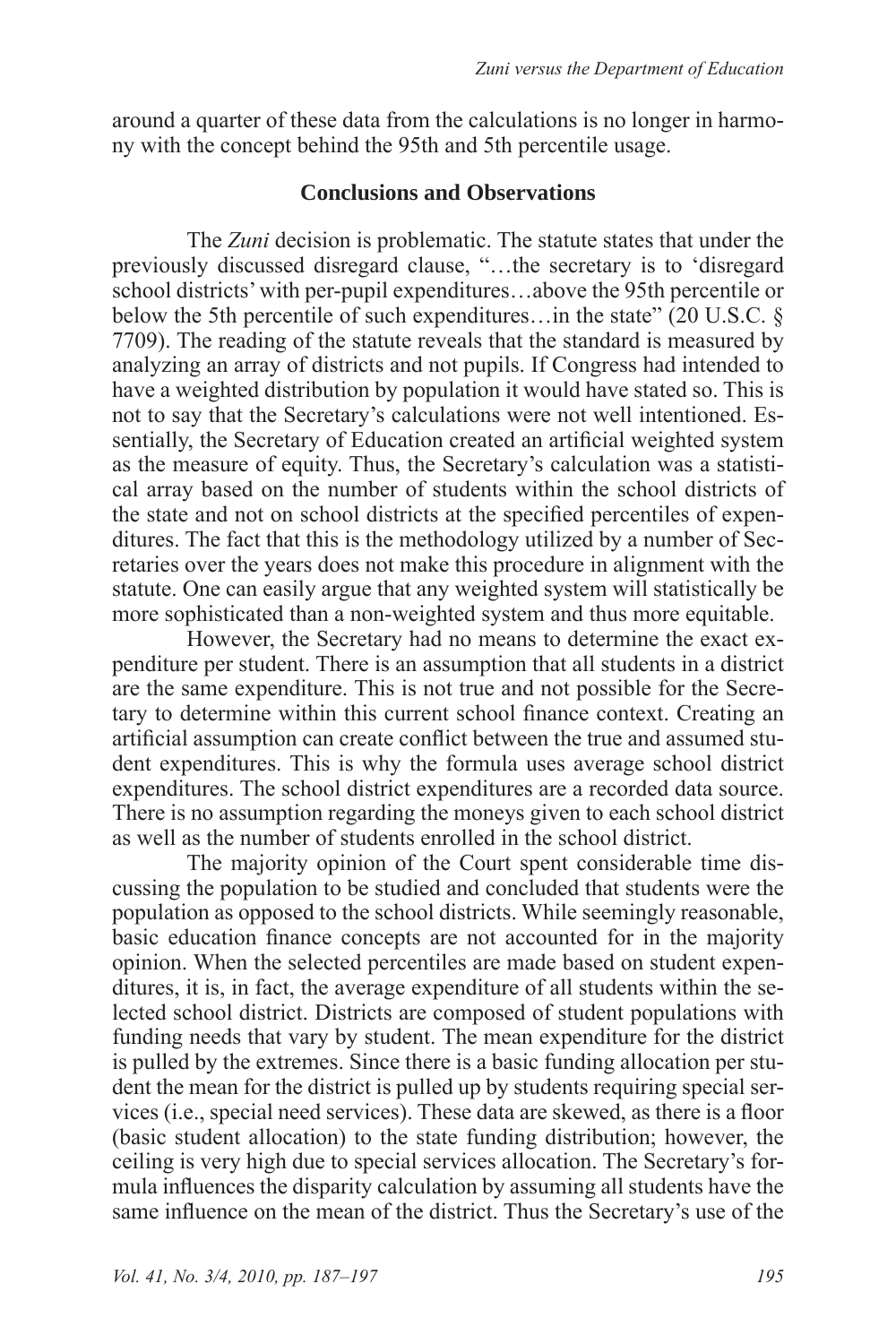*Escue Wood*

formula is based on assumptions and non-factual data. As the Secretary's formula incorporates the student population as placeholders to determine the 5th and 95th percentile cutoffs, these data then become weighted with artificial weights that do not reflect the "population to be studied."

The Court's decision to allow for interpretation of the equalization formula by the Secretary of Education may have created unintentional consequences. When Congress does write statutes ambiguously it allows for greater individual agency interpretations. Congress, of course, may rewrite the legislation if it so desires, in order to direct the Department of Education to determine equity, and perhaps adequacy, in a different manner.

*Zuni* reflects a deeply divided Court in terms of philosophy as to its role of justiciability, i.e. the intent of Congress. *Zuni* reflects public policy being decided, at least in this instance, with considerable uncertainty regarding whether the majority of the Court actually understood the statistical measures utilized by the U.S. Department of Education and whether these statistical procedures, truly reflected a degree of fiscal equity that was the intent of Congress. *Zuni* effectively allows the state legislature to ignore the real educational needs of impoverished children attending public schools by way of a misinterpretation of education finance statistical analysis. *Zuni* presented an opportunity for the Court to increase financial equity, at least in a few states. Given the current federal government increase in federal moneys to public education, under the guise of stimulus spending, greater equity considerations, as represented in *Zuni,* will not be forthcoming in the distribution of current federal stimulus spending.

### **Endnotes**

<sup>1</sup> Test used to measure the disparity of funding within districts based on average student expenditure.

 $\frac{2}{3}$ Test based on per pupil expenditures and property tax rates.

<sup>3</sup>Test based on equalized property valuation per pupil. State must equalize property values in order to qualify for Federal Impact Aid.

<sup>4</sup>A funding approach based on weighted funding for individuals in need of additional services.

### **References**

Impact Aid Act, 20 U.S.C. § 7701 (2002).

Impact Aid Act, 20 U.S.C. § 7709 (2002).

- New America Foundation. (2005). *Federal education budget project: Background & analysis.* Retrieved from http://febp.newamerica. net/background-analysis/federal impact-aid-program
- Salmon, R. (1992). The measurement of fiscal equalization pursuant to federal impact aid, P. L. 81–874, Section  $5(d)(2)$ : Recommendations for improvement. *Journal of Education Finance 18*(1), 18–38.